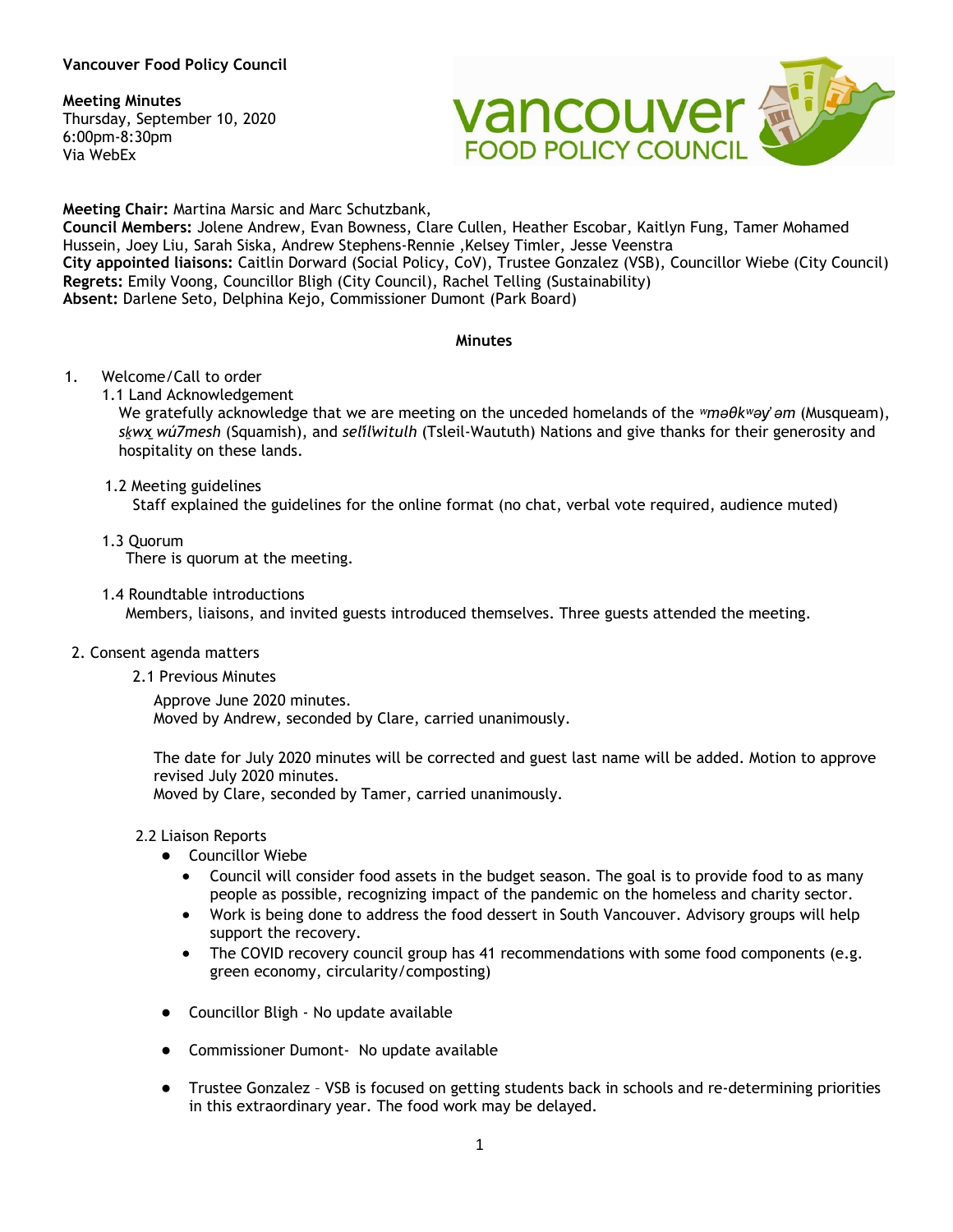- Katelyn Ling / Rebecca Till (PB staff)
	- Katelyn has left her position. Rebecca Till will act as liaison until a new liaison has been identified.
	- Community centres are reopening with priority programming for children, youth, seniors, and food programming. Each centre is its own not for profit. Specific information is expected in the coming weeks.
	- LFAP update. The consultant team is being hired and work will begin soon. Engagement will begin in November/December. A presentation is tentatively scheduled for November and will be confirmed by email. VFPC feedback on the engagement process is welcome.
	- New community garden in Brewers Park, collaborating with the Cedar Cottage Neighbourhood House and Resurfacing History project.
	- The Working group on Indigenous Food systems is installing food landscapes, supported by Neighbourhood Matching Funds. It was noted that 6000 indigenous food plants have been planted in Parks in 2020.
	- Food was grown at Sunset nursery and provided to not for profits and the golf course for meals for the emergency response.

### **Discussion**

Sunset Nursery is doing a re-visioning, and welcomes VPFC feedback on using the nursery to grow food for the long-term. More information to come.

VFPC had discussed the idea of growing food at the nursery for the emergency but it did not seem to be a priority at the time. How was this decision made? What is process of evaluation? ACTION: Staff will investigate these questions, and will flag this as part of the LFAP. Other spaces were also explored including Van Dusen and golf courses however, there was limited capacity. It was noted that the idea from Victoria was about growing seedlings for distribution rather than food.

- Rachel Telling (Sustainability Staff) No update available
- Caitlin Dorward/Sarah Carten (SP staff)
	- The focus on COVID recovery has affected work; the work is linked with other recovery streams to elevate food elements. First report will go to Council in October and will highlight ongoing work, with no new initiatives.
	- [Food-friendly neighbourhoods motion](https://council.vancouver.ca/20200623/documents/b5.pdf) passed in June, with the report back led by Planning. The motion includes retail, and builds on VFPC/LFS 350 work. More info will be provided at the next meeting.
	- [Free and low cost food map](https://vancouver.ca/files/cov/emergency-meal-program-map.pdf) will continue to be updated about every 2 weeks.
	- EOC response wound down over summer, main activities now are maintaining the map and connections to community organizations.
	- South Van NH has called on the City to provide more support to resolve issues related to food access. The City has worked with SVNH for access to space to run programs.
	- City reach is operating a food bank with city-provided space, and is looking for an indoor solution.
	- Staff continue to work with EOC around longer-term ongoing COVID response until end of 2021. Related food response update will be presented next month.

2.3 Working Group Updates

- Food Cultivation & UbAg
	- Would like to invite the lead for the initiative by the City of Victoria to grow seedlings for residents, to share their evaluation of the project. This ties in with the Park Board initiative, and was led by the Victoria Urban Food Table. ACTION: Clare to follow up with leadership and Caitlin.
	- The group will meet to reprioritize activities in the next four months.
	- Class 8 conversions would like to know if feedback can still be provided. Staff explained the response is led by Finance, and is now on hold. Due to the financial implications, an in camera meeting may be held. The province has not yet made amendments to the Assessment Act. ACTION: Caitlin will request an update from Finance.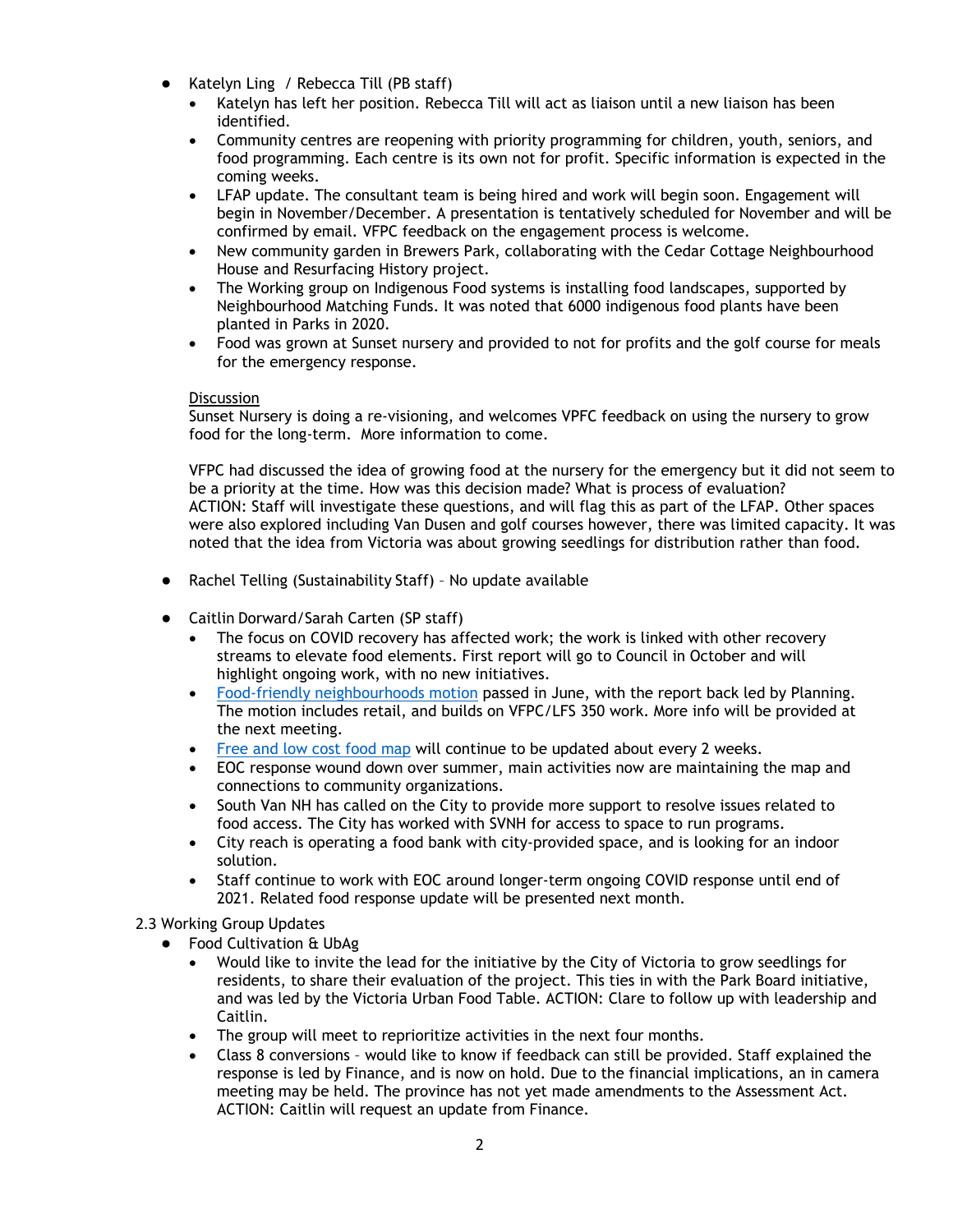- The VUFS is in dialogue with PHABC about the importance of access to urban foodlands, and how policies can provide support and remove barriers.
- Our Place food strategy working to develop a food hub in DTES and Hastings sunrise. Several community groups have collaborated to apply for funding for space including a storefront, refrigerated storage space and food prep space. The lead may want to engage with the VFPC at an upcoming meeting and make a case for formal support or endorsement. City staff have also been in touch with the group.
- Development/Retail No update available.
- Food Waste

Have met to gather feedback on motion passed in July. Once finalized, this will be passed on to City Council. There has been an increase in takeout food and the WG is considering a motion on reusable takeout food, similar to Portland and UBC. The single use bylaw changes are not being enforced.

Children & Youth

Will reexamine group's structure and activities in light of good working relationship between VSB and CoV. The plan to feed students will continue and the numbers will be monitored. An update is expected in October.

- Leadership Team Jesse has stepped down from the leadership team, help is needed for the next term and would be good to have integrated soon. Email leadership team if interested.
- Community Food Prog. will reconsider next options, including food hub.

# 3. Matters requiring discussion

3.1 Participation Requests

## 3.1.1 [Earthsave Canada](https://www.earthsave.ca/) - GoodFood City Declaration inquiry

Earthsave has requested VFPC support to encourage CoV to sign the declaration that comes from the C40 network and calls on cities to commit to food waste reduction targets and to take actions to encourage residents to switch to a plant-based diet.

City staff explained they did not sign it due to 1) equity considerations and sensitivity about directing residents on how they should eat (e.g. could promote 'white' food culture); 2) concept of choice – not everyone has a choice. There are links to procurement, however the City does not procure a significant amount (park concessions, golf courses, community centres), and the Park Board has done a lot of work already. Community centres provide low cost meals to food insecure. There are concerns of equity and there is discomfort around not engaging users before taking action. ) Waste target – CoV has done a lot of work and is still asked to commit to an aggressive target, which would be difficult to achieve. It was noted this would be difficult to track and with limited staff time, would detract from other issues.

Earthsave feels this is crucial if Vancouver aims to become the Greenest City. The nutrition aspect is advocated, it would add to environmental literacy, and is an opportunity to be a leader with procurement emissions.

## **Discussion**

- Advocacy or monitoring support are not provided by Earthsave, however they are in touch with organizations that do.
- There are likely no strict penalties for not meeting the targets, although would weaken the impact.
- Regarding how this intersects with the six big moves and the emergency response, where food is not prioritized, Earthsave has reviewed the strategy and topics, and are outlined the connections in their paper. For example, the Saanich climate policy includes this advocacy. Present evidence based research on why it should be priority. It is unclear whether this was due to a lack of understanding or to resource concerns.

ACTION: Martina to share email from Earthsave and info from Saanich, along with Caitlin's points, which will